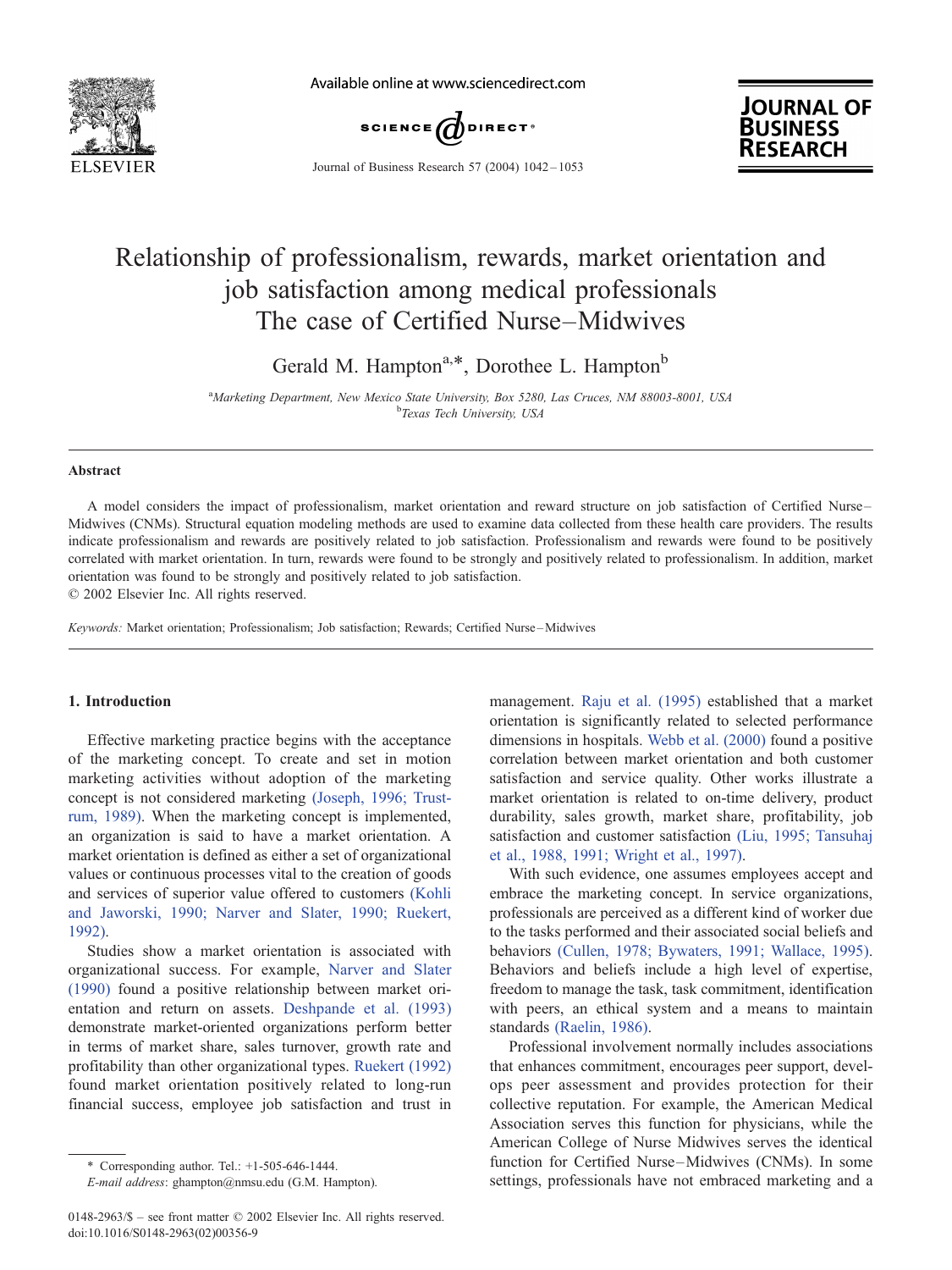market orientation since it challenges aspects of professionalism, especially job autonomy and freedom to develop and establish processes for the tasks performed [\(Dawson, 1994;](#page--1-0) Morgan and Piercy, 1991; Whittington and Whipp, 1992). [Mayer \(1997\)](#page--1-0) emphasizes this point when he says that the most important organizational issue today is how can a modern society, deeply dependent on its professional class, assure itself that professional work—law, medicine, architecture, accountancy, engineering, teaching—will be done skillfully in the right quantities for the right reasons at the right price? In other words, how can we be sure professional service firms will be market-oriented, thereby creating the environment many feel essential for delivering customer value and consumer satisfaction?

This study proposes and tests a conceptual framework that considers the impact of professionalism, market orientation and reward structure on job satisfaction for one group of medical professionals, CNMs. It also examines the relationship between rewards and professionalism. Section 2 develops the conceptual framework for this research.

### 2. Conceptual framework

This section develops the constructs in the conceptual model and the hypothesized relationships examined among a sample of CNMs (see Fig. 1). The model suggests market orientation plays a central role in the service professional's work environment, and proposes a model that includes rewards, or incentives for enhancing professionalism, professionalism and work satisfaction. Further, it indicates that a market orientation is affected by rewards and professionalism, and that work satisfaction is affected by market orientation, rewards and professionalism. The following is a review of the literature that lends support for these relationships.

### 2.1. Professionalism and rewards

The literature discusses professions, professionals and professionalism at length, but unfortunately presents no concrete and consistent definition. An overview of the extant research indicates professions share a number of attributes: (1) a body of specific knowledge gained through formal education, (2) a high level of developed skills, (3) some type of entry requirements, (4) a certification or licensing process and (5) a set of behavioral norms and beliefs known as professionalism [\(Cullen, 1978; Fitzpatrick,](#page--1-0) 1983; Hall, 1968; Keer and Von Glinow, 1977; Raelin et al., 1985; Wilensky, 1964). These attributes are often categorized as structural and attitudinal. Structural attributes lead to the creation of the professional and include entrance requirements, formal education, mandatory skill development and licensing or certification. On the other hand, professionalism is the attitudinal component, or behavioral dimension, that conditions how individuals think about, believe in and behave toward their occupation or profession, including a sense of calling, job autonomy and commitment to professional associations [\(Hall, 1968; Keer and Von](#page--1-0) Glinow, 1977).

The nurse-midwifery literature portrays the CNM as a well educated and trained medical provider. She is an advanced nurse practitioner who is a strong advocate for the mother and her family, who sees birth as a natural process, who is competent because of her education and training, who commands respect from peers, and who has the leadership abilities, values, attitudes and skills to operate effectively and independently in any health care organization



Fig. 1. Proposed or hypothesized model.